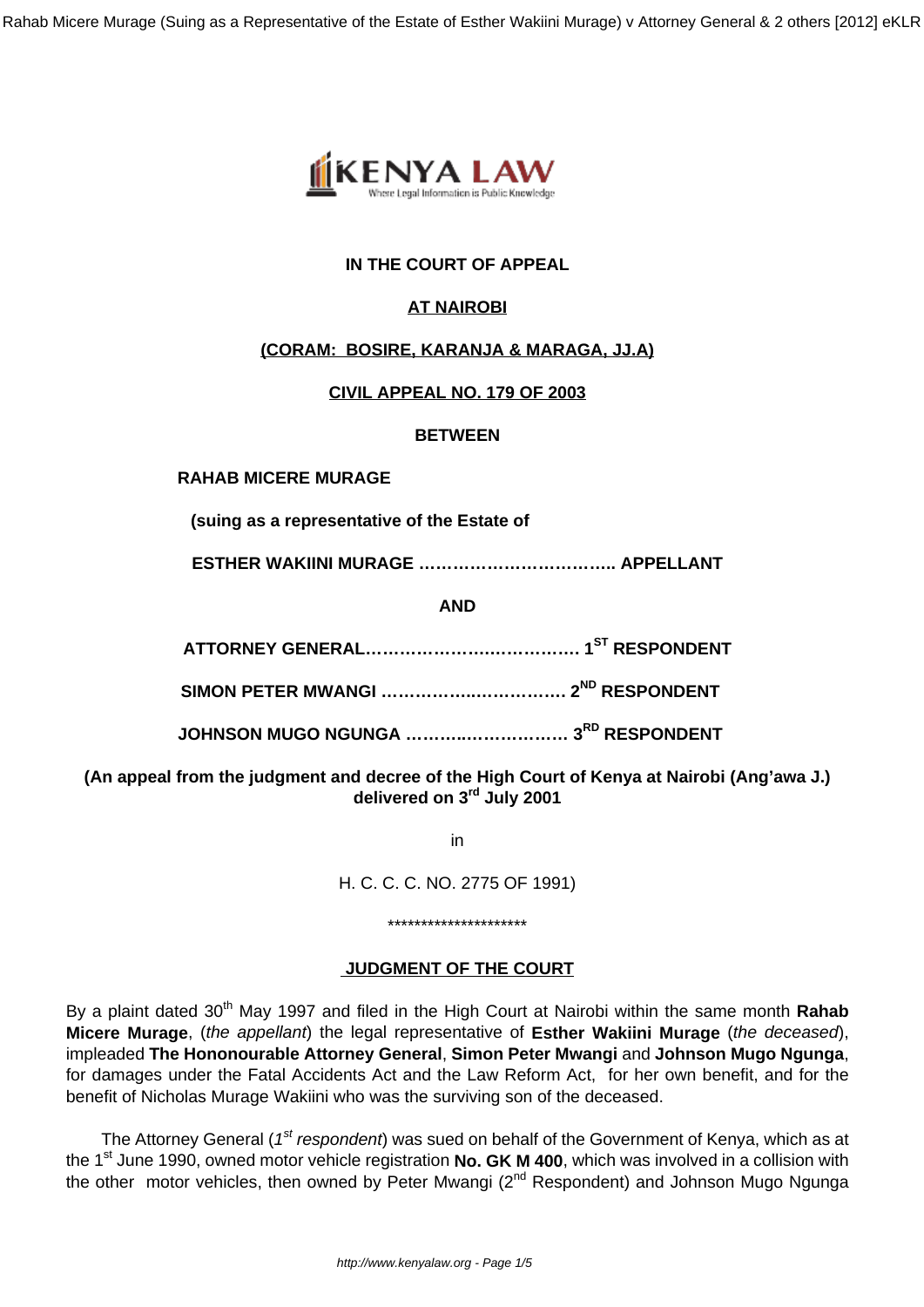(3<sup>rd</sup> Respondent) respectively. Those other two motor vehicles were No. KLW 617 and KUE 189. In the course of the collision the deceased who was a passenger in the government vehicle was fatally injured. In the aforesaid plaint the appellant set out particulars of negligence for each of the motor vehicles involved in the collision. As against the government driver, who also died in the course of the collision, the appellant averred, that he was negligent by, inter alia by:

## **"5 ( C): Driving on the wrong side of the road and having done so failing to return to his correct side of the road in time or at all."**

As against the  $2^{nd}$  respondent the appellant averred, *inter alia*, that he was negligent in:

**"(b) failing to keep any or any proper look out or failing to have any sufficient regard for the motor vehicles which were or might reasonably be expected to be on or by the said road.**

**(c ) Failing to take any evasive action or at all to avoid the collision with motor vehicle registration number GK M400.**

**(d) …**

# **(e) Failing to notice in sufficient time the presence of the vehicle GK M400".**

And as against the 3<sup>rd</sup> respondent the appellant made, more or less, similar averments with regard to particulars of negligence, among others.

 The Attorney General entered appearance and filed a written statement of defence. In paragraph two of its written statement of defence he averred as follows:

**"2 The defendant (s) admits that the plaintiff was riding in motor vehicle registration number GK M400 when a collision occurred between the said motor vehicle and motor vehicles registration numbers KLW 617 and KUR 189, but denies that the said collision was occasioned by negligence on his part."**

The second respondent as material, averred in its statement of defence thus:

**"(5) The 2nd defendant admits that his motor vehicle registration number KLW 617 was involved in an accident on the date and place set out in paragraph 4 of the plaint but denies each and every allegation of negligence attributed to him as set out in paragraph 5 of the plaint and puts the plaintiff to strict proof thereof."**

He then went on, in paragraph 4 of his defence, to blame the  $1<sup>st</sup>$  and  $3<sup>rd</sup>$  respondents for the accident.

The third respondent too filed his defence and blamed the 1<sup>st</sup> respondent for the accident.

 It is clear from the pleadings that on the issue of negligence that the deceased who was a passenger in the Government motor vehicle registration number GK M400 was not to blame for the accident. The three respondents are mutually blaming each other for the accident. How did the accident happen" The deceased and the government driver of motor vehicle registration No. GK M400 as also the deceased's sibling died in the accident. The legal representative of the deceased filed a separated cause to wit, **Nairobi High Court Civil Case No. 2772 of 1991**. In that case too the appellant herein was the plaintiff. It is apparent however, that the drivers of the other two motor vehicles survived.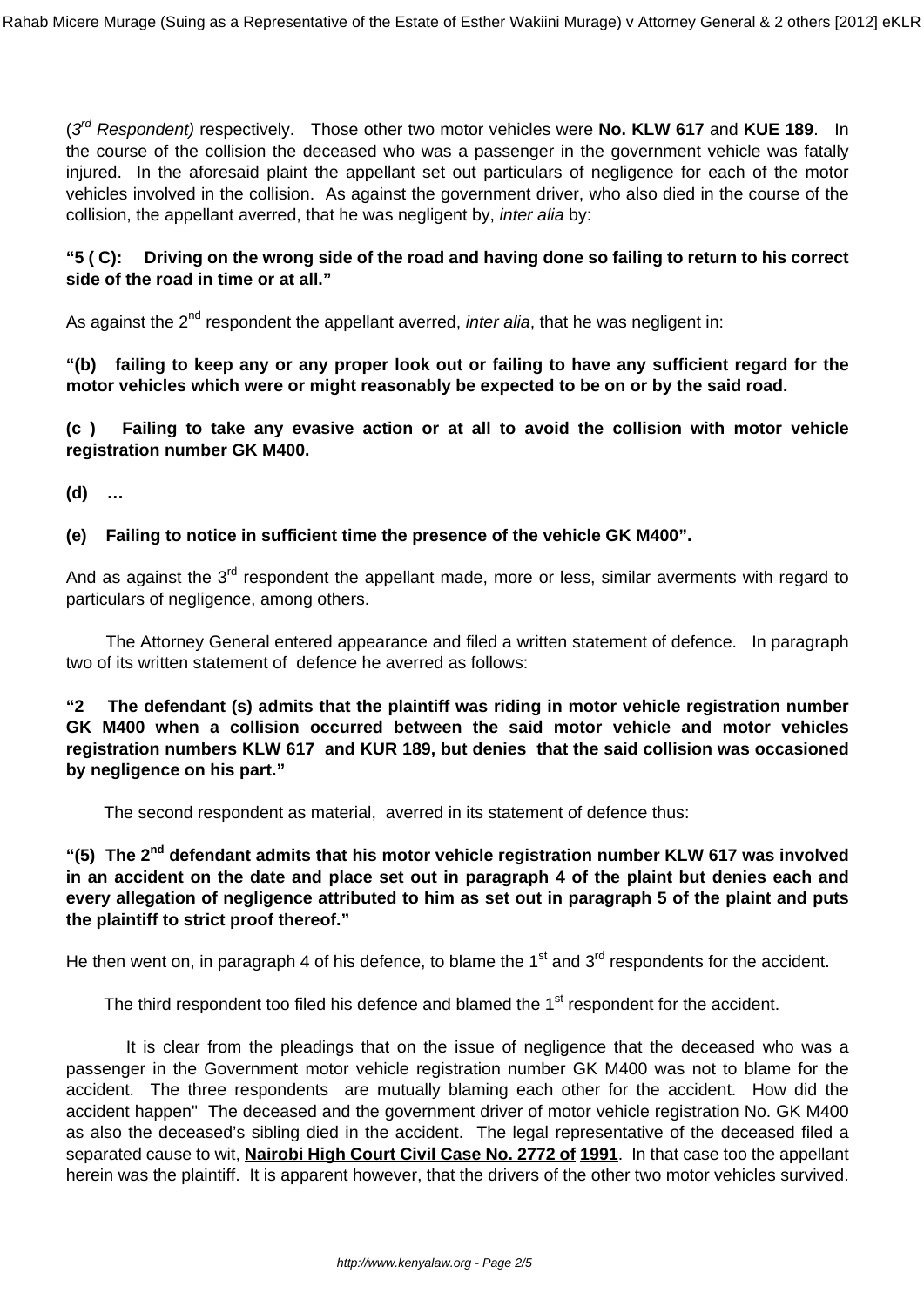Unfortunately, however, neither of them testified when the appellant's suit was heard. Only the appellant testified.

 In her evidence she stated that the deceased was her daughter. She died in a road traffic accident along Sagana – Kutus road along with one Nicholas Murage and the driver of the government vehicle in which the two were passengers. She produced a police abstract report of the accident. In that report the result of investigations or prosecution if known shows "P.U.I" which we were told means Pending Under Investigation. The appellant was not present when the accident happened and she testified as much. So as there was no other witness who testified, the court did not think it could make any finding as to the cause of the accident. In the end the trial judge (Ang'awa J.) dismissed the appellant's case for lack of sufficient evidence and thus provoked this appeal.

 In her judgment Ang'awa J. among other findings, found as fact, that there was no proof as to how the accident happened. There was no proof that the deceased was a passenger in the  $1<sup>st</sup>$  respondent's motor vehicle at the time of the fateful accident, and finally that negligence was not proved against any of the three respondents.

Issues were agreed. They were as follows:

**"(a) Whether or not the plaintiff has the locus standi necessary to institute this suit.**

**(b) Whether or not the deceased was a passenger in motor vehicle registration number GK M400 at the time of the accident.**

**(c ) Whether or not the accident was caused by the negligence of either the first, second or third defendant's driver, agent or servant.**

**(d) Whether or not the accident was contributed to by the negligence of either the first, second or third defendant's driver, servant or agent and if so how should liability be apportioned between the said drivers.**

**(e) Whether or not the plaintiff has suffered loss and damage and if so, how much.**

**(f) Damages and costs."**

 On the first issue, the appellant produced a copy of the grant of letters of administration intestate of the estate of Esther Wakiine Murage, and thus proved that she had the locus standi to bring action on behalf of the estate of the deceased. And on the second issue, there was no necessity of the appellant calling evidence on it as the 1<sup>st</sup> respondent, as stated earlier, admitted in its written statement of defence, that the deceased was a passenger in motor vehicle registration number, G.K. M400 at the time of the accident. In our view the trial Judge had no basis for holding that there was no proof on this aspect. We will revert to the issue later in this judgment.

With regard to the remaining issues apart from (e) and (f), the issues relate to who, among the three respondents, was blameable for the accident in which the deceased was fatally injured. As stated earlier the respondents blamed each other for the accident. They tactfully avoided calling any evidence regarding the cause of the accident presumably relying on the provisions of **section 109** of the Evidence Act, which provides that:

**"The burden of proof as to any particular facts lies on the person who wishes the court to believe**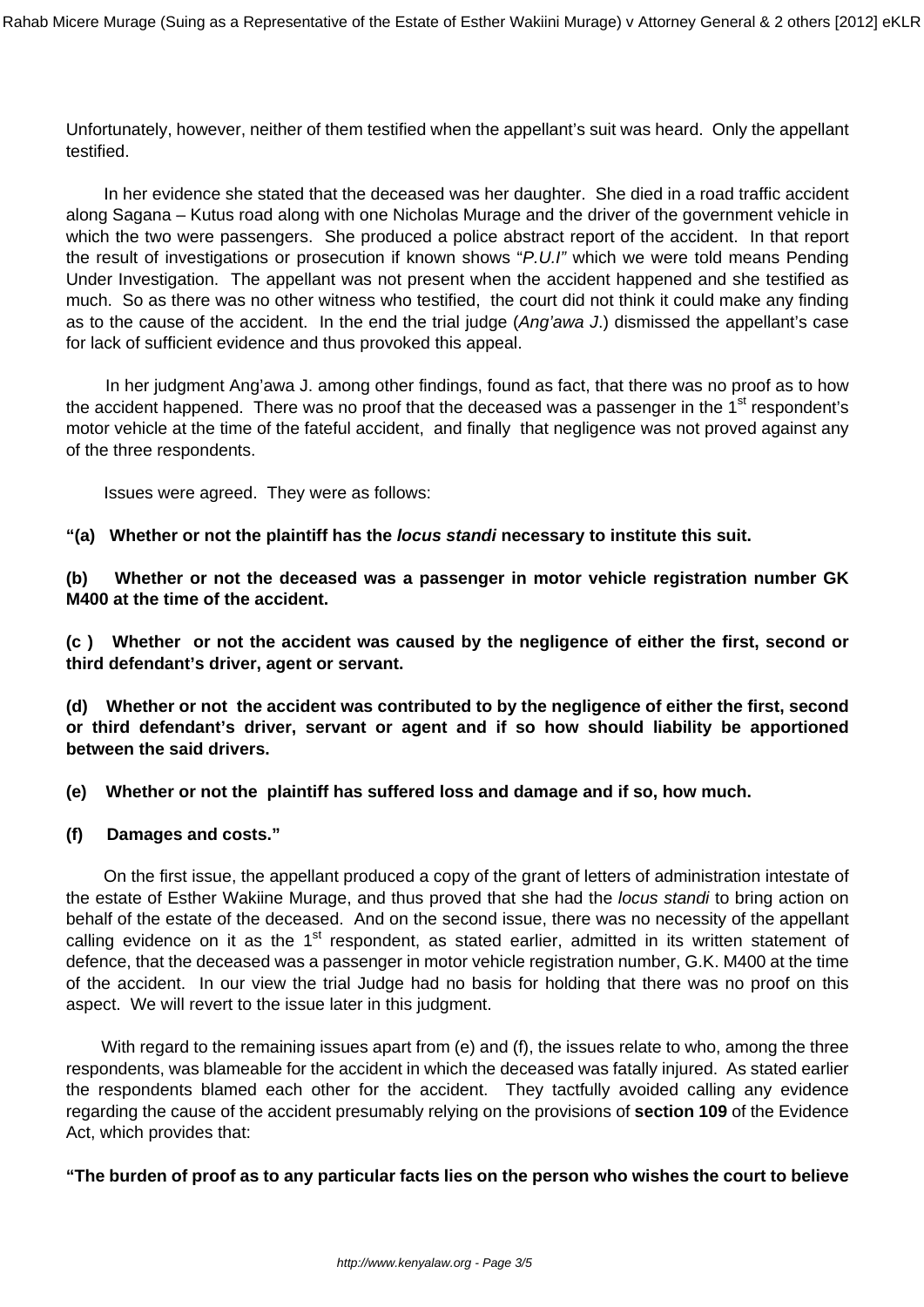## **in its existence, unless it is provided by any law that the proof of that fact shall lie on any particular person."**

The deceased was a passenger in the 1<sup>st</sup> respondent's motor vehicle when the accident in which she died occurred. The driver of the said motor vehicle also died. All the respondents appear to have recognized that the issue whether or not the deceased was a passenger was central to the determination of the question of liability. However, as we stated earlier in this judgment the  $1<sup>st</sup>$  respondent having admitted that fact there was no obligation to call evidence on it. By the rules of pleadings any allegation made by a party in his pleading shall be deemed to be admitted by the opposing party unless it is traversed by that party in his pleading. (see **O.2 rule 11(1)** of the Civil Procedure Rules). The 1st respondent having admitted the deceased was a passenger in his accident vehicle it was not open to the learned trial Judge to find otherwise.

 We agree the learned trial Judge erred when she found as fact that the deceased was not a passenger in motor vehicle registration No. G.K. M400 at the time of the accident in view of the 1<sup>st</sup> respondent's admission in his statement of defence that she was a passenger.

 In the second ground of appeal the appellant complains that the learned trial Judge erred in finding that no negligence was proved in light of the fact that the respondents were blaming each other for the cause of the accident, the subject matter of the suit. That an accident did occur is not in dispute. Nor is there a dispute that the three cars involved in the accident were respectively owned by the three respondents. How the accident happened was a matter within the knowledge of the respective drivers of those three vehicles. Well driven motor vehicles do not just get involved in accidents. The driver of the 1<sup>st</sup> respondent's vehicle died in the accident. The remaining ones, we suppose, were alive at the time the appellant's case was heard. The failure on their part to testify must have been a deliberate act on the part of the  $2^{nd}$  and  $3^{rd}$  respondents. The police appear not to have been in a hurry to conclude investigations as to the cause of the accident. The appellant went to them to get a police abstract report on the accident. They gave one but the accident was said to be still under investigation. The conduct of the respondents appears to us to suggest that they deliberately withheld evidence as to the cause of the accident to frustrate the appellant's suit. **Section 112** of the Evidence Act Cap 80 of the Laws of Kenya, we think was meant to deal with situations as those in the present case. That section provides thus:

# **"In civil proceedings , when any fact is especially within the knowledge of any party to those proceedings, the burden of proving or disproving that fact is upon him."**

 The appellant alleged negligence against all the respondents as the cause of the accident in which her daughter died. She was not there at the scene and could not have known how the accident happened. As stated earlier vehicles driven on public roads in a proper manner do not without cause become involved in accidents. It must be for that reason that the appellant accused the respondents of negligence. Since each of the three respondents had knowledge as to how the accident happened, they were duty bound under the law to call evidence to show either, which one of them was responsible for the accident or which one of them was innocent in the matter. All of them having failed to adduce evidence in that regard, the rebuttable presumption of fact is that all of them were in one way or another negligent, and through such negligence caused the accident in which the deceased died. It is not a presumption arising out of the doctrine of res ipsa loquitur, but from the evidential burden as imposed under **s.112**, of the Evidence Act.

 Having come to the foregoing conclusion, it is our judgment that Ang'awa J. erred in ruling that no negligence was proved. The burden was on the respondents to disprove negligence on their part as the cause of the accident was a matter especially within their knowledge but each of them failed to offer